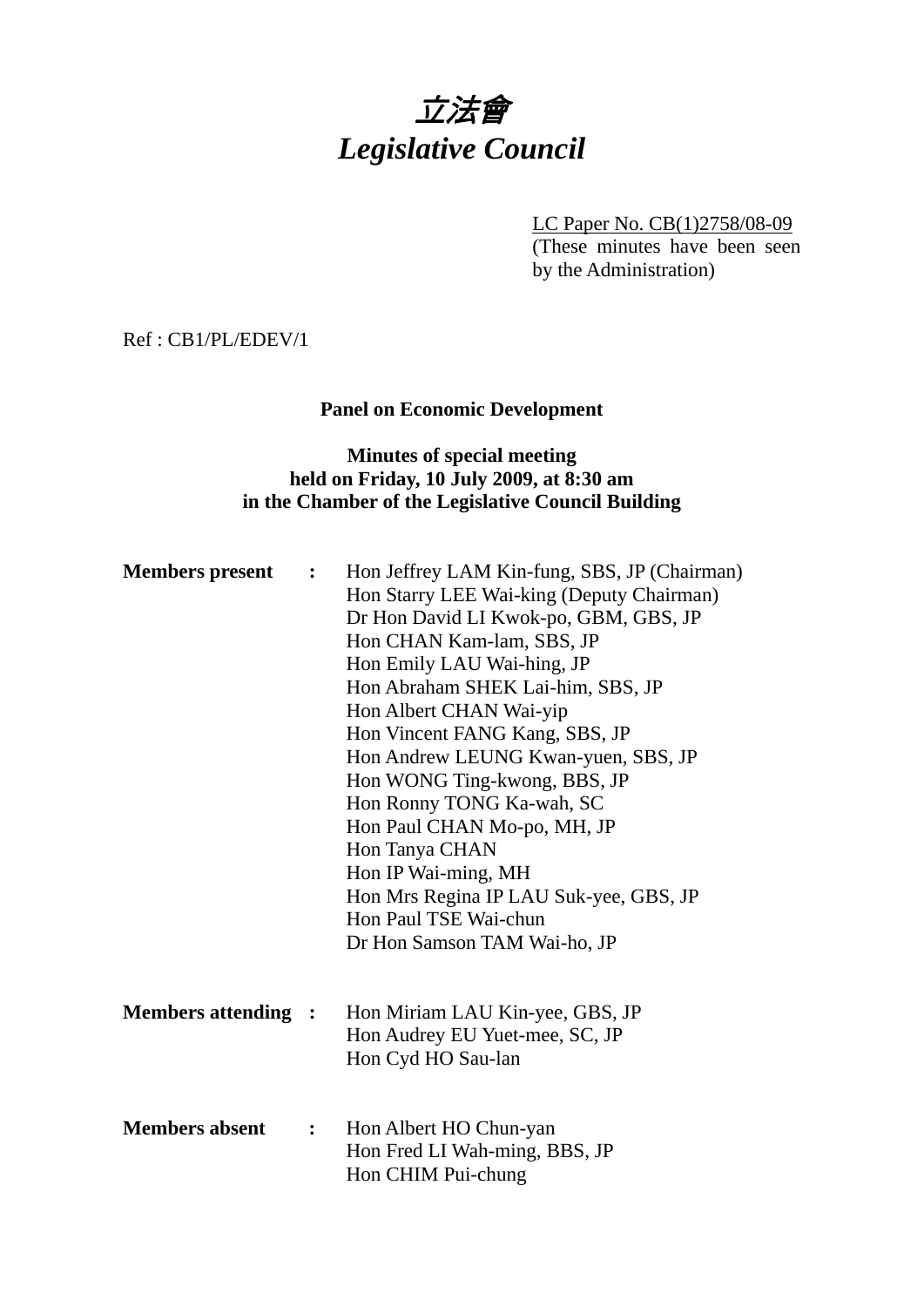|                                                     | $-2-$                                                                                                                                                                                               |
|-----------------------------------------------------|-----------------------------------------------------------------------------------------------------------------------------------------------------------------------------------------------------|
| <b>Public officers</b><br>$\mathbf{L}$<br>attending | Miss Yvonne CHOI, JP<br>Permanent Secretary for Commerce and Economic<br>Development (Commerce, Industry and Tourism)                                                                               |
|                                                     | Miss Margaret FONG, JP<br><b>Commissioner for Tourism</b>                                                                                                                                           |
|                                                     | Mr Clement LEUNG, JP<br>Deputy Secretary for Financial Services and the<br>Treasury (Treasury)2                                                                                                     |
|                                                     | Mrs Helen CHAN, JP<br>Government Economist                                                                                                                                                          |
|                                                     | Ms Ellen CHOY<br>Assistant Commissioner for Tourism (5)                                                                                                                                             |
| <b>Clerk in attendance :</b>                        | Ms Debbie YAU<br>Chief Council Secretary (1)6                                                                                                                                                       |
| <b>Staff in attendance :</b>                        | Mrs Constance LI<br><b>Assistant Secretary General 1</b>                                                                                                                                            |
|                                                     | Mr Timothy TSO<br><b>Assistant Legal Adviser 2</b>                                                                                                                                                  |
|                                                     | Ms Elyssa WONG<br>Deputy Head (Research and Library Services Division)                                                                                                                              |
|                                                     | Mr Michael YU<br><b>Research Officer 7</b>                                                                                                                                                          |
|                                                     | Ms Angel SHEK<br>Senior Council Secretary (1)1                                                                                                                                                      |
|                                                     | Ms Debbie SIU<br>Legislative Assistant (1)9                                                                                                                                                         |
| I                                                   | <b>Proposed expansion of Hong Kong Disneyland</b><br>(LC Paper No. CB(1)2206/08-09(01) - List of follow-up actions arising<br>from the discussion at the special<br>meeting on 4 July 2009 prepared |

Action

by the Legislative Council

Secretariat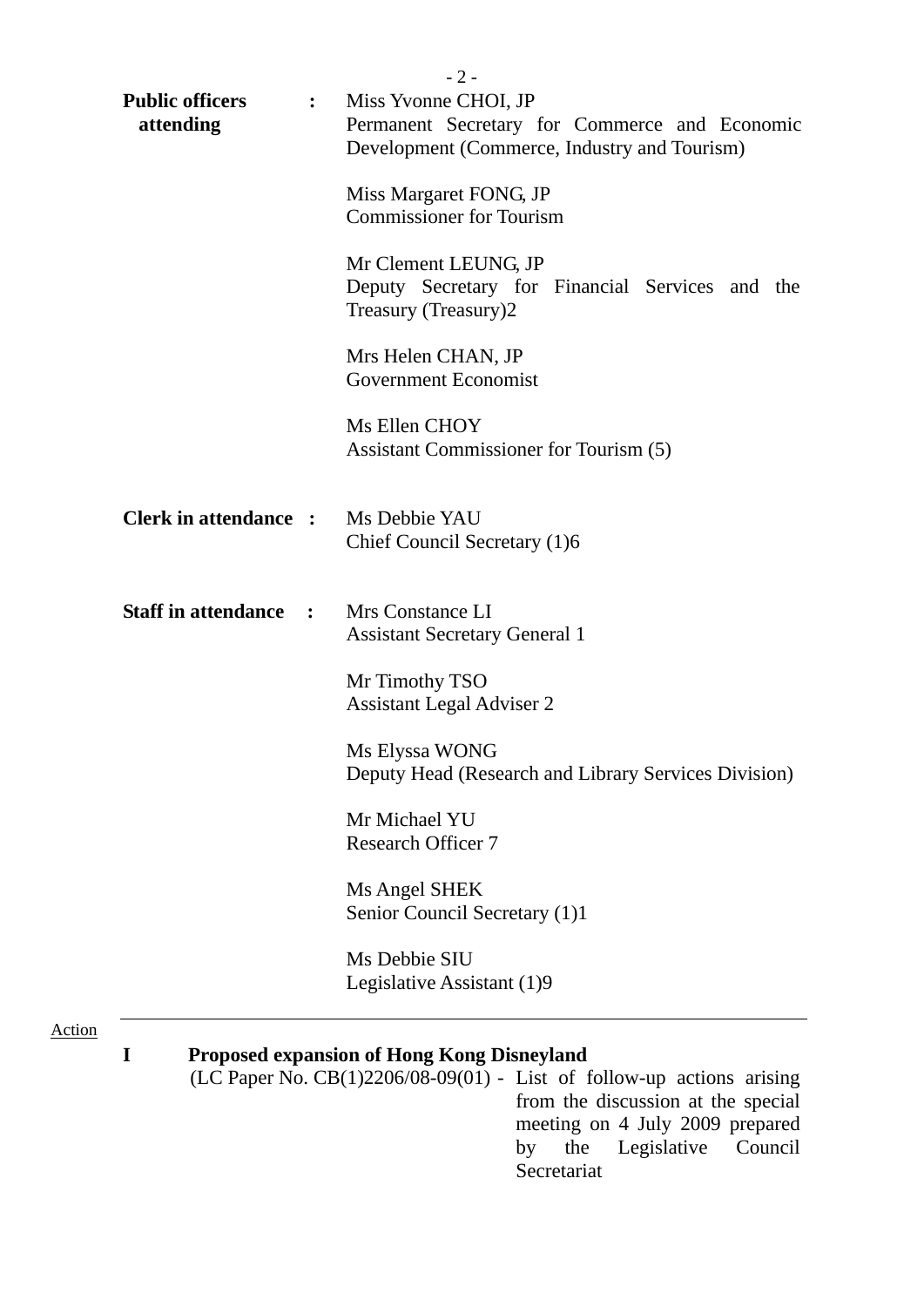| LC Paper No. $CB(1)2206/08-09(02)$ - Administration's response to LC | Paper No. CB(1)2206/08-09(01)                                                                                                                                                                                                                                                                                                                                 |
|----------------------------------------------------------------------|---------------------------------------------------------------------------------------------------------------------------------------------------------------------------------------------------------------------------------------------------------------------------------------------------------------------------------------------------------------|
| LC Paper No. $CB(1)2206/08-09(03)$ - Hon Emily LAU and Hon Fred      | questions<br>LI's<br>on<br>proposed<br>expansion of Hong<br>Kong<br>Disneyland (Chinese version only)                                                                                                                                                                                                                                                         |
| LC Paper No. $CB(1)2206/08-09(04)$ - Administration's                | response<br>to<br>questions raised by Hon Emily<br>LAU and Hon Fred LI as set out in<br>No.<br>LC and the set of the set of the set of the set of the set of the set of the set of the set of the set of the set of the set of the set of the set of the set of the set of the set of the set of the set of the set of the se<br>Paper<br>CB(1)2206/08-09(03) |
| LC Paper No. CB(1)2234/08-09(01) -                                   | Administration's paper<br>on<br>proposed expansion of Hong Kong<br>Disneyland (Supplementary<br>information)                                                                                                                                                                                                                                                  |
| LC Paper No. LS105/08-09                                             | - Paper on proposed expansion of<br>Hong Kong Disneyland prepared<br>by the Legal Service Division of<br>the Legislative Council Secretariat                                                                                                                                                                                                                  |
| LC Paper No. FS30/08-09                                              | financial<br>- Fact<br>sheet<br>on<br>arrangements relating to Tokyo<br>Disneyland, Disneyland Paris and<br>Hong Kong Disneyland prepared<br>the Legislative Council<br>by<br>Secretariat                                                                                                                                                                     |
| LC Paper No. FS28/08-09                                              | - Fact sheet on<br>financial<br>arrangements relating to<br>the<br>construction and expansion of<br>Hong Kong Disneyland prepared<br>by the Legislative Council<br>Secretariat                                                                                                                                                                                |
| LC Paper No. FCR(1999-2000)48                                        | - Administration's paper for the<br>Finance Committee meeting<br>on<br>26 November 1999                                                                                                                                                                                                                                                                       |
| LC Paper No. $CB(1)2144/08-09(03)$ - Extract of minutes of Finance   | Committee<br>meeting<br><sub>on</sub><br>26 November 1999                                                                                                                                                                                                                                                                                                     |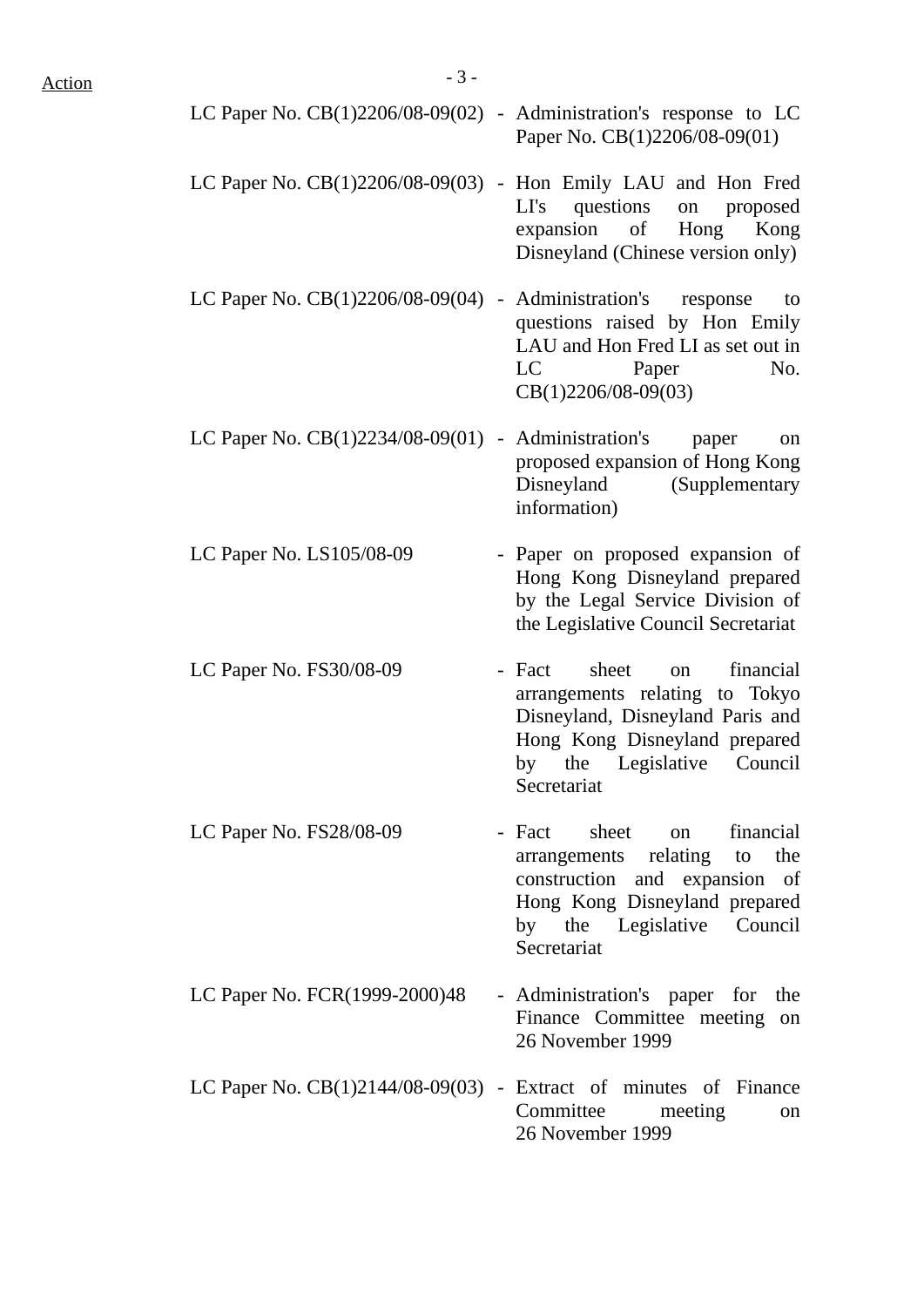| Action | $-4-$                                                                   |                               |
|--------|-------------------------------------------------------------------------|-------------------------------|
|        | LC Paper No. $CB(1)2090/08-09(01)$ - Administration's paper on "Update" | on proposed expansion of Hong |
|        |                                                                         | Kong Disneyland"              |

LC Paper No. CB(1)2090/08-09(02) - Paper on proposed expansion of Hong Kong Disneyland prepared by the Legislative Council Secretariat (Background brief))

#### Briefing by the Administration

 The Permanent Secretary for Commerce and Economic Development (Commerce, Industry and Tourism) (PS/CED(CIT)) referred members to the supplementary information (CB(1)2206/08-09(02), CB(1)2206/08-09(04) and CB(1)2234/08-09(01)) provided by the Administration in response to the concerns raised by members on the proposed expansion of the Hong Kong Disneyland (HKD) and the related financial arrangements. She said that the Administration had tried to provide members with as much information as possible having regard to the provision on confidentiality under the existing agreement signed between the Government and The Walt Disney Company (TWDC). She appealed to members for their support of the Government's proposal.

#### Discussion

2. Ms Emily LAU and Mr Albert CHAN expressed grave concern that the Secretary for Commerce and Economic Development (SCED) and other politically-appointed officials did not attend the meeting. Mr Vincent FANG and Mr Abraham SHEK shared such concerns. Mr SHEK suggested that TWDC should send representatives to the FC meeting to convince members of the advantages to take forward the expansion project. PS/CED(CIT) responded that SCED had met with the Panel to discuss the HKD expansion project and the related financial arrangements at its meetings on 30 June and 4 July 2009. Although SCED was unable to attend the current meeting due to a pre-arranged appointment with the Chief Executive, SCED would attend the FC meeting to be held later in the afternoon to explain the Government's proposal and answer members' questions.

#### *Members' stance*

3. Ms Miriam LAU expressed support for the HKD expansion in view of the small size of the park and the need to enhance its appeal to visitors. Mr Andrew LEUNG said that he would support the expansion plan, as the prospect of Hongkong International Theme Parks Limited (HKITP) yielding investment return for Government and repaying the Government loan would be limited without the expansion. He noted that the development of new theme parks in the region (e.g. the Universal Studio in Singapore and the proposed Disney theme park in Shanghai) might pose competition to HKD, but he considered it viable to have more than one Disneylands in China, having regard to the situation in the United States.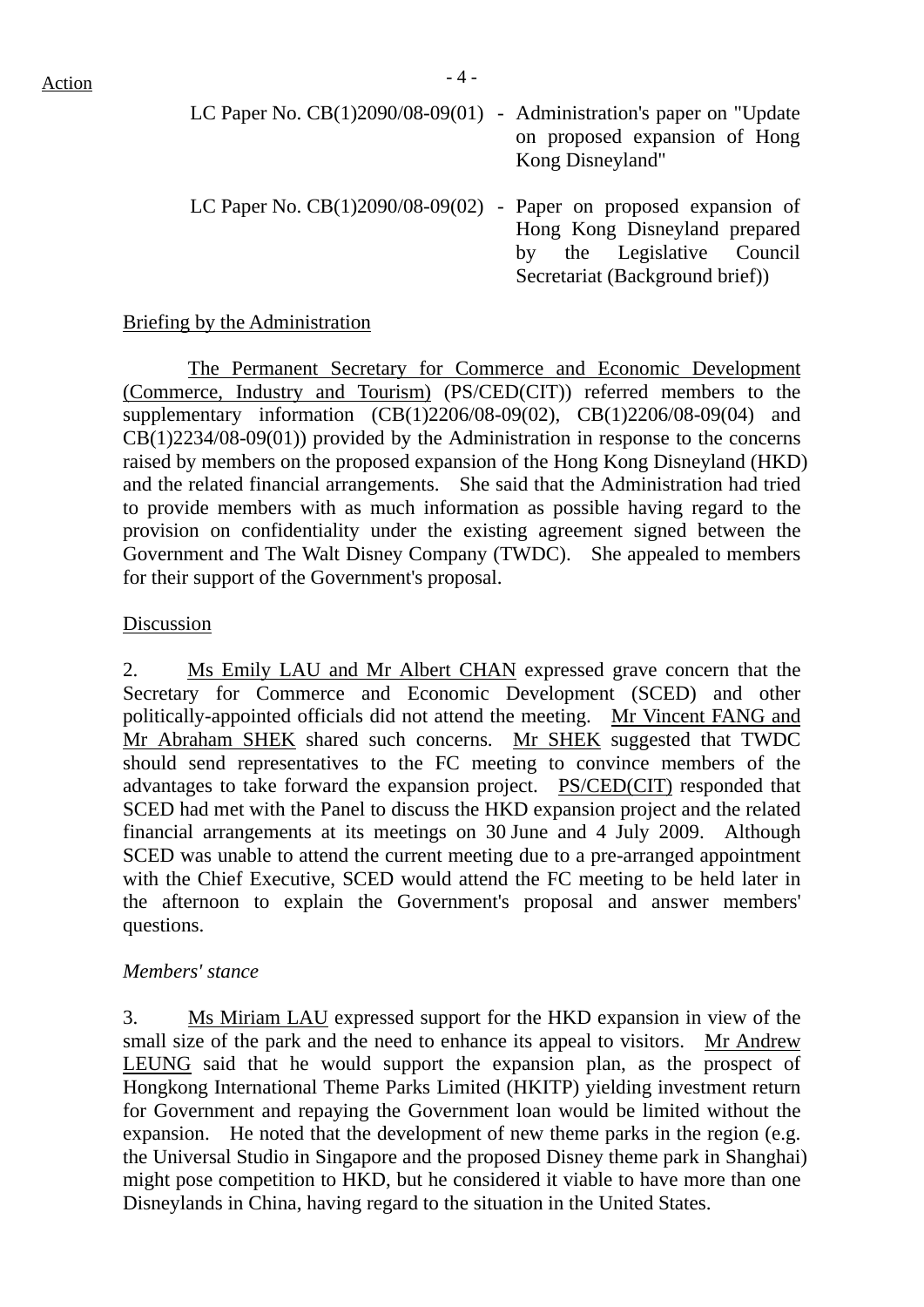4. Mr WONG Ting-kwong expressed support for the proposal. In view of the financial performance of HKITP and competition from other theme parks in the region, he considered it necessary to expand HKD and improve its operation. He considered the proposed financial arrangements acceptable as Government would not need to inject new capital to HKD. Moreover, he was concerned about the impact on the economy and the employment of HKD staff if the park had to be closed down if the expansion project was not taken forward. Ms Starry LEE expressed support for the expansion project given the small size of HKD and its limited number of attractions. She considered the proposed conversion of Government loan to equity an acceptable approach to finance the expansion project.

5. Mr Vincent FANG expressed support for the conversion of Government loan to equity as a means to deleverage HKITP while maintaining Government's majority shareholding in the joint-venture. He urged that members should adopt a positive attitude towards the expansion project as it was a more constructive option than withdrawing investment from or closing down the park.

6. Mr Abraham SHEK expressed support for the proposal. He said that if the proposed HKD expansion was not to be taken forward, the park would face greater difficulty in its operation. Apart from expanding the park, he opined that the Administration should address other problems of the park in a proactive manner.

7. Mr Paul TSE pointed out that some theme parks, such as the Ocean Park, had also encountered financial hardship in the early years of operation. Referring to Annex IV to FS30/08-09, he noted that as compared to Tokyo Disneyland and Disneyland Paris, HKD had attracted more visitors from the international source market (i.e. 26%), which reflected HKD's competitiveness. He believed that HKD could compete with the proposed Disney theme park in Shanghai and remain viable. However, Mr TSE considered that the HKD project had exposed the weaknesses and constraints of the Government in participating in commercial joint ventures. He opined that HKD, as a tourism infrastructure in Hong Kong, was not a purely commercial pursuit, hence its contribution to Hong Kong should not be measured by financial return alone but should include the economic benefits it would bring to Hong Kong. In view of the investment already made in HKD and the advantage to retain the park as a tourism asset, he urged that members should take a more positive attitude in considering the expansion project.

8. Mr IP Wai-ming expressed great dissatisfaction that the Government had conceded to the new agreement with TWDC even though it was unfair to the Government which was a majority shareholder in the joint venture. He opined that the Government should adopt a stronger stance in the negotiation with TWDC and bargain for better terms in the interest of Hong Kong. He also criticized the Government for pressing members to consider the financing arrangement under a very tight timeframe, which put members in a difficult position as there was insufficient information and discussion. Mr IP urged that the Government should in future consult Members on related plans at an early stage to allow adequate time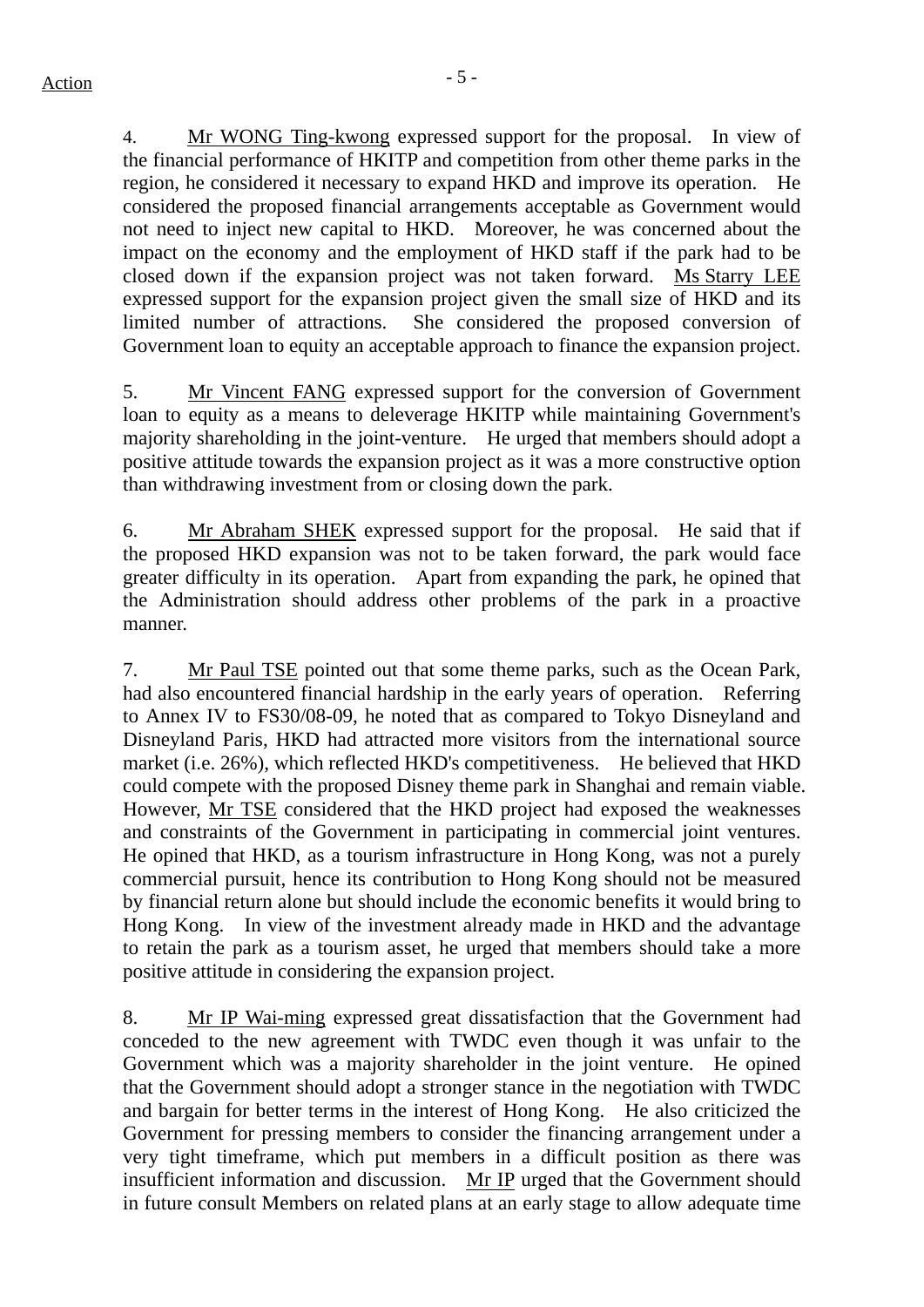# $Action$

for discussion prior to the signing of agreements.

9. Mr Albert CHAN said that the current and new agreements with TWDC were unequal treaties. He expressed grave disappointment with the outcome of the negotiations and the way the Administration pushed members into agreeing to the financing arrangements. He strongly criticized that although the Government had made huge investment in HKD (including the land premium of \$4 billion for which Government received subordinated equity in HKITP), HKD still needed such a long time to break even under the financial analysis, and members were not able to know the actual losses in the past three years as well as the worst case scenario in the coming years. Despite the Administration's explanation that HKD would continue to bring economic benefits to Hong Kong, Mr CHAN considered that there would be greater return if the investment was made in other projects (e.g. Container Terminal No. 10) instead of HKD. He urged the Administration not to put too much stake in the Disney brand.

10. Ms Emily LAU criticized the Administration for not providing adequate information on the financial results of HKITP while pushing members to consider and approve the financial proposal within just ten days. Ms LAU also expressed dissatisfaction that neither TWDC nor Hong Kong Disney Management Limited (HKDML) had cared to send any representatives to attend Legislative Council (LegCo) meetings to discuss the HKD expansion project. She recalled that TWDC had, in response to the incidents in the first year of HKD's operation which had aroused negative sentiment against the park among local and Mainland visitors, promptly sent their representatives to Hong Kong to settle the matters. It appeared to her that the Government had lost the bargaining power by sending top officials to the United States to negotiate with TWDC. She said that Members belonging to the Democratic Party would vote against the proposal.

11. PS/CED(CIT) said that she hoped members would understand that the Administration had tried its best to report the outcome of the negotiation to the Panel as soon as an agreement in principle had been reached with TWDC in late June 2009. The Administration had also endeavoured to provide as much information as practicable for members' reference.

12. Ms Cyd HO commented that the Government should not get involved in commercial ventures as it did not have the necessary expertise and business acumen. She opined that the Government's involvement as a shareholder in HKITP would undermine its role in monitoring the HKD project. She said that she would vote against the financial proposal at the FC meeting. PS/CED(CIT) said that the community was in support of the proposed development of HKD when it was discussed in 1999, and the Administration had taken into account various factors in determining the most suitable mode of collaboration with TWDC in developing HKD. The Administration was well aware of the concerns expressed by members and the general public about HKITP's financial results and the restriction on disclosure of such results in respect of the past three operation years. She said that TWDC had agreed to make annual disclosure of the main operating and financial results of HKD starting with the operation year 2008-2009, and the first disclosure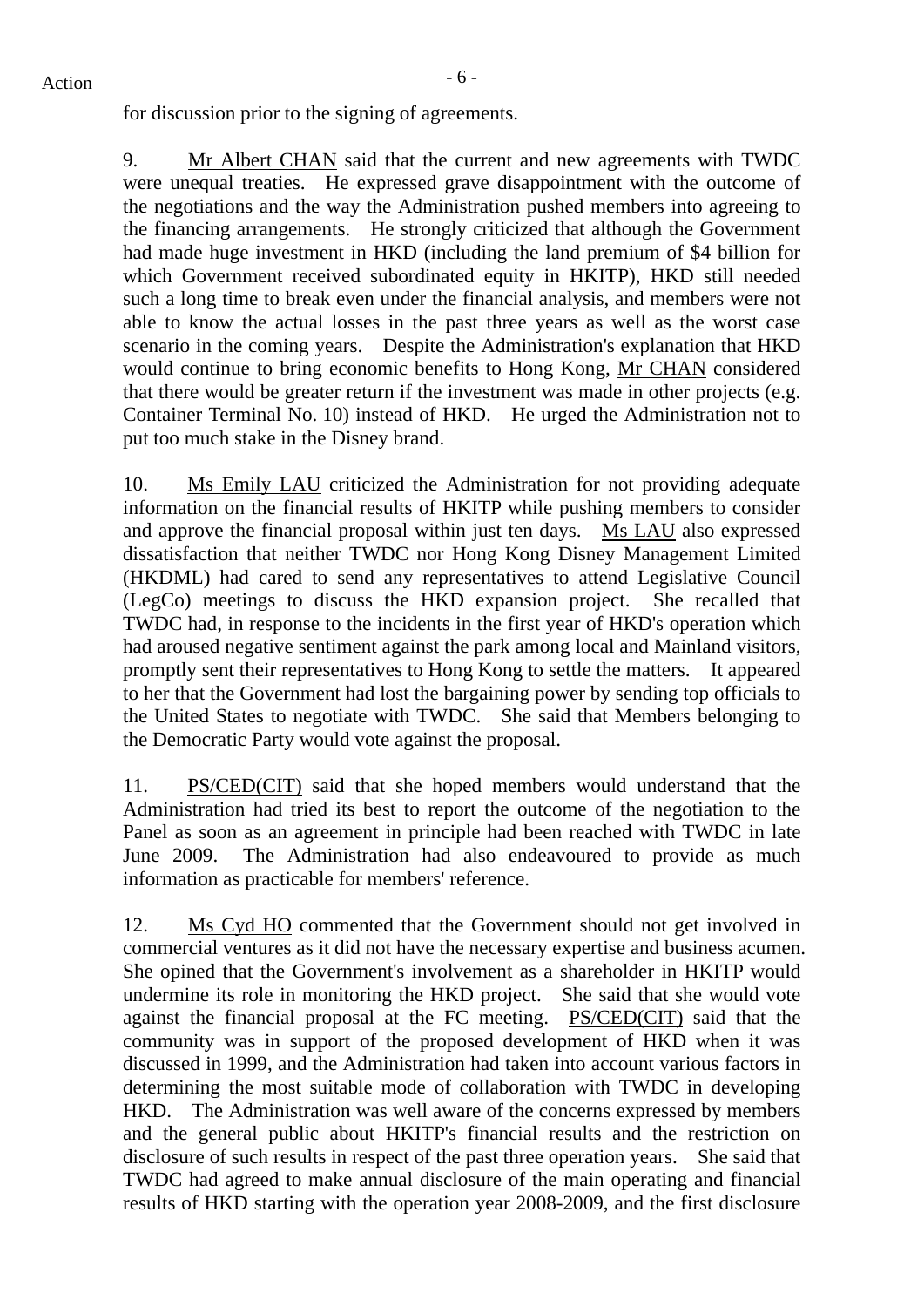would contain data in respect of both 2008-2009 and 2007-2008.

## *Annual disclosure of financial results*

13. Ms Emily LAU commented that the Government should have taken the opportunity to bargain for disclosure of the financial results of HKITP for the past three years, when negotiating the new agreement.

14. Mr Paul CHAN said that the Government was obliged to make public the operating and financial results of HKITP, given that substantial public resources were invested in HKD. While TWDC had agreed to make annual disclosure of information on HKITP's performance including park attendance and key indicators of financial performance starting with the operation year of 2008-2009, Mr CHAN opined that HKITP should follow the practice of Tokyo Disneyland and other listed companies to publish its financial accounts in full for public scrutiny.

15. Mr Abraham SHEK shared members' concerns about HKD's financial disclosure under the existing agreement. As the LegCo had the duty of monitoring public expenditure, members would need adequate information in examining financial proposals. He agreed that the financial results of HKITP should be fully disclosed as if they were listed companies.

16. PS/CED(CIT) reiterated the need to comply with the provision on confidentiality under the current agreement. On the other hand she understood members' and the public wish to be provided with more information. In this connection, the transparency of HKD operation would be enhanced as TWDC and the Government had agreed to publish an annual business review, starting with the operation year of 2008-2009, that would disclose the business and aggregate financial indicators, as set out in paragraph 5 of the Administration's paper (CB(1)2206/08-09(02)).

17. Mr Paul TSE enquired whether TWDC had insisted on the confidentiality issue in order to comply with the listing regulations in the United States. The Deputy Secretary for Financial Services and the Treasury (Treasury) 2 (DS(Tsy)2/FSTB) said that as a listed company in the United States, TWDC was subject to stringent listing rules, including restriction on selective disclosure of information. It was also cautious about releasing sensitive information which might be exploited by its competitors.

18. Mr Paul CHAN urged that the Administration and TWDC should release information on the payment of management fees (both the base and variable management fees) and royalties, and also TWDC's business transactions with related parties, such as HKDML, to ensure that there would be no conflict of interests in these transactions. He also urged for disclosure of information on the loan repayment arrangements to ensure that such arrangements were fair to Hong Kong. PS/CED(CIT) responded that the base management fees would be linked to the performance of HKITP, i.e. 6.5% of earnings before interest, tax, depreciation and amortization (EBITDA), while EBITDA would be disclosed in the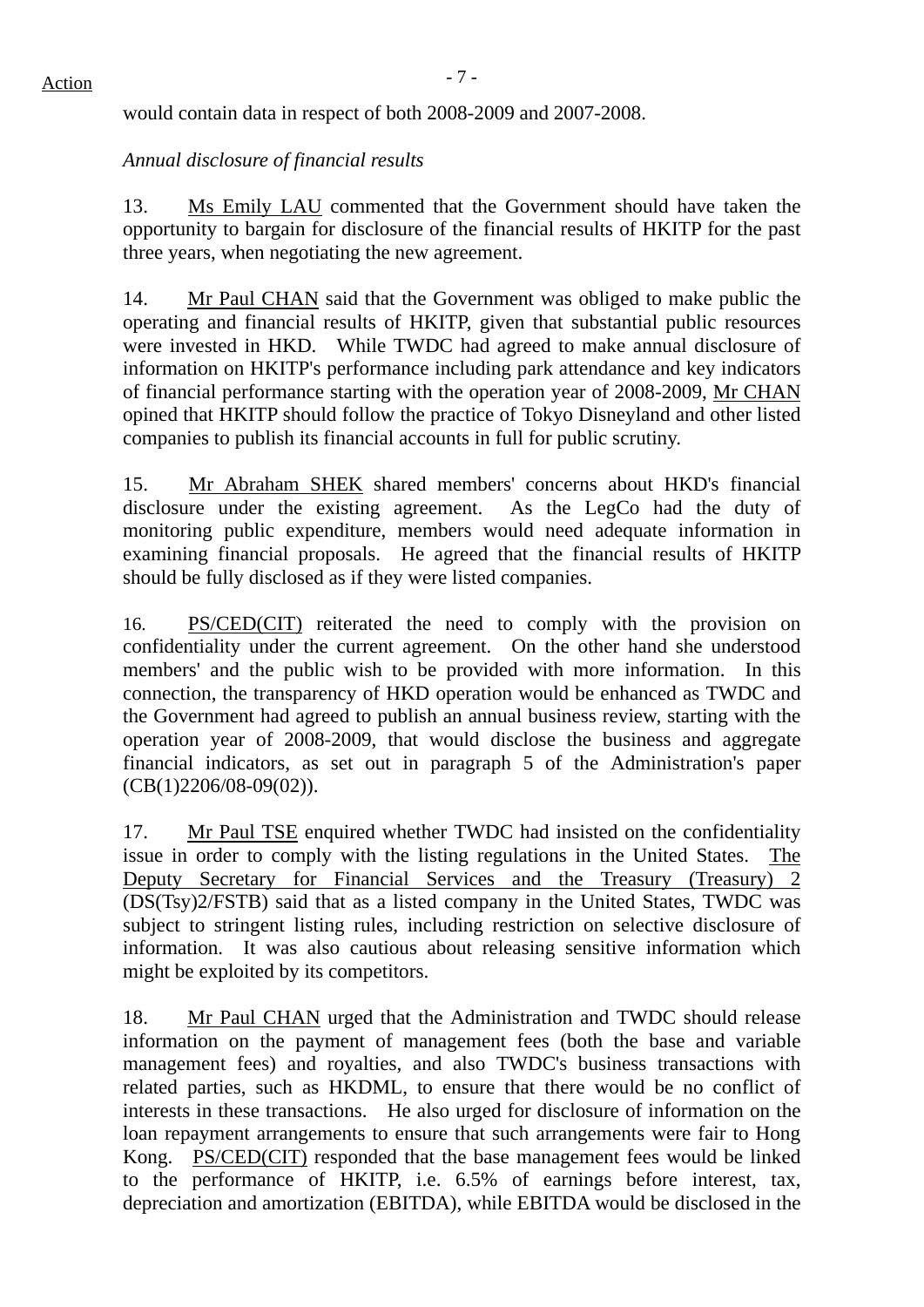annual disclosure. As for the calculation of the variable management fee, the Commissioner for Tourism (C for T) said that the rate would be revised from 2%-8% to 0%-8% of EBITDA under the new arrangement, and it would be collected only when the performance of HKITP attained a satisfactory level.

19. Mr Paul CHAN opined that the information on the management fees and royalty payment, such as the actual amount of fees and the rate adopted for the variable fee, should be included in the annual financial disclosure. Referring to the paper prepared by the Legal Service Division of the LegCo Secretariat (LS105/08-09), Mr CHAN pointed out that if TWDC would not consent to disclose the requested information to LegCo, the Panel could consider obtaining an authorization by a resolution of LegCo to exercise the powers under section 9 of LegCo (Power and Privileges) Ordinance (Cap. 382) to order the production of the relevant information. He considered that TWDC should accede to members' request before members resorted to the said powers.

20. Ms Starry LEE expressed concern that the accounting principles adopted for HKITP were not made available for public scrutiny. DS(Tsy)2/FSTB advised that as stated in the Administration's paper (CB(1)2206/08-09(02)), HKITP calculated depreciation and amortization in accordance with the Hong Kong Financial Reporting Standards, based on which HKITP would present its audited financial statements. He assured members that the accounts of HKITP would be scrutinized by public officers with the necessary expertise and subject to independent annual audit.

*Projection of park attendance, economic benefits and estimated return on Government investment* 

21. Ms Emily LAU pointed out that while the estimated return on Government's existing equity and new equity after loan conversion under the projections by TWDC, i.e. "Case 1A" and "Case 1B" were made available to members, there was no such information under Government's own attendance projection of "Case 2". She expressed concern that under the projections, it would take a long time to yield investment return, i.e. at least 20 and 35 years under "Case 1A" and "Case 1B" respectively. Mr Vincent FANG commented that such projections implied that the park would continue to operate at a loss during the coming 20 or 35 years. He enquired about the Administration's assessment of the estimated loss in the ensuing years.

22. DS(Tsy)2/FSTB explained that "Case 2" was prepared by the Government for the purposes of economic assessment. A financial assessment for Case 2 was not conducted as the Government did not have the corresponding financial data from TWDC. He pointed out that although the financial return for the Government under "Case 1A" and "Case 1B" was not attractive, the expanded HKD would bring considerable economic benefits to Hong Kong.

23. Ms Emily LAU noted that when projecting the input parameters for "Case 2", the Government had taken into account, inter alia, the expected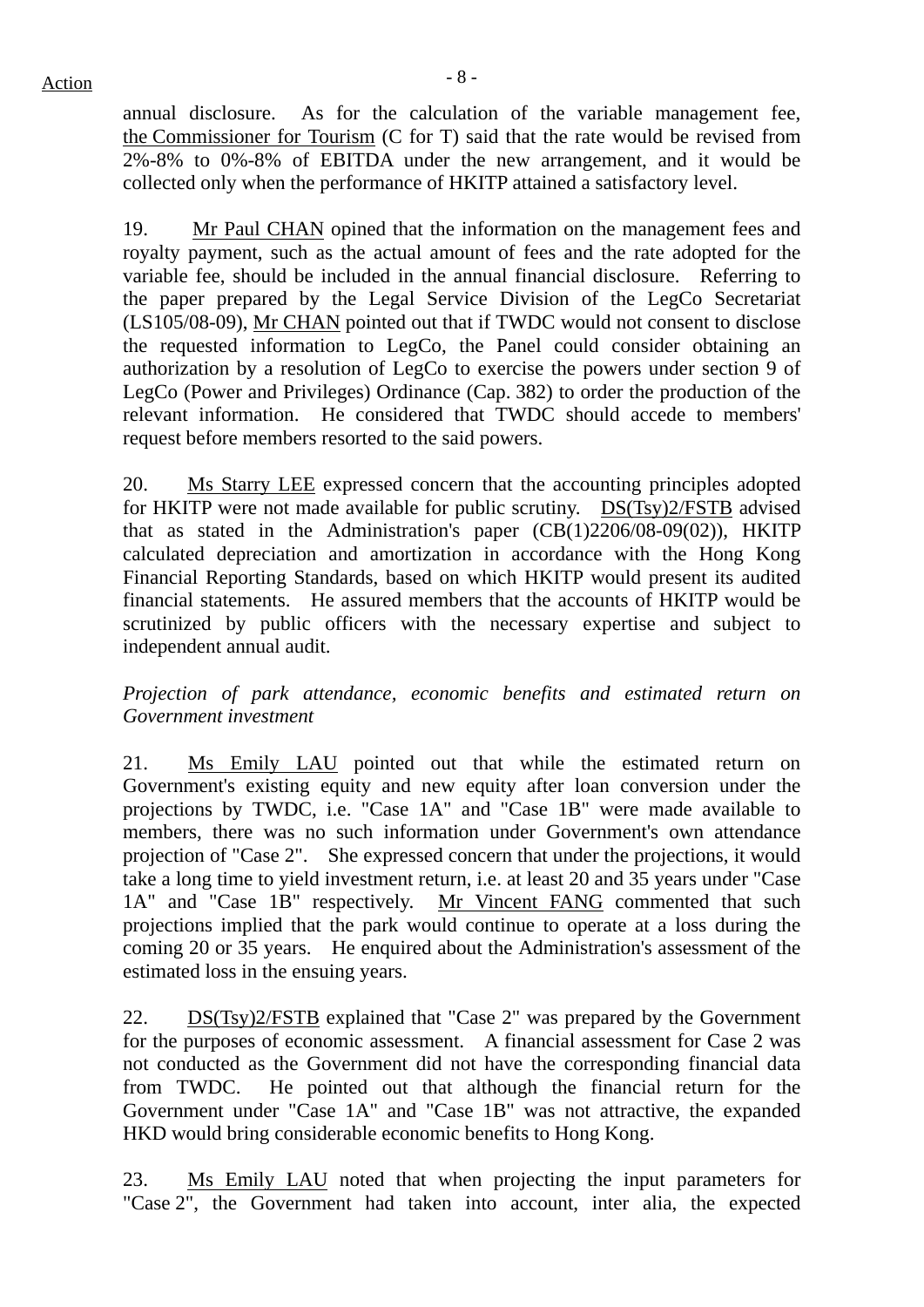$Action$ 

demographic changes in Hong Kong over the next 30 years and possible challenges posed by intense competition within the region. It appeared to her that the current strategy to provide more attractions to target at the young adult segment did not match with the projection of an aging population in Hong Kong.

24. The Government Economist (G Econ) explained that "Case 2" was a separate set of projections made by the Government in respect of the attendance of the HKD. A conservative approach was adopted for the projection which assumed a lower penetration rate for assessing the economic viability of the park in a prudent manner. Apart from the demographic changes, the projection had taken into account the likely depressed external economic environment over the next few years, particularly the lingering effect of the global financial tsunami on the total number of tourists visiting Hong Kong. Notwithstanding, the economic assessment under "Case 2" indicated that the expanded HKD would likely bring considerable net benefits to the economy, estimated to be \$64.7 billion in present value and a 13.7% economic rate of return over an operation period of 40 years. The projection was also made with reference to past data, i.e. the actual number and additional spending of the tourists visiting HKD in the past three years.

25. Regarding competition within the region, Ms Emily LAU sought clarification on the Government's stance about the development of a proposed Disneyland in Shanghai. PS/CED(CIT) said that the Administration was aware of the impact on HKD of a possible new Disney theme park in Shanghai, and had exchanged views with TWDC on the matter. It was envisaged that the huge Mainland market could sustain more than one Disney theme park in its territory.

26. Referring to paragraph 6 of the Administration's paper CB(1)2206/08-09(02), Mr Ronny TONG asked whether the projected financial results of the expanded HKD under "Case 1A" and "Case 1B" covered investment return to the Government and loan repayment by HKITP. He observed that although the proposed conversion of Government/TWDC loan to equity would alleviate the burden of loans on HKITP and improve its financial condition, it would in fact reduce the income from interest to the Government, whereas TWDC would continue to receive management fee and royalty payment. DS(Tsy)2/FSTB explained that part of the Government loan would be converted to equity subject to retention of a balance of not less than \$1 billion. The Government would receive repayment of the loan balance together with interest. Regarding the original equity and new equity from loan conversion, the Government expected that they would be fully recovered by 2029-2030 and 2044-45 under "Case 1A" and "Case 1B" respectively.

27. Referring to the projections, Mr Ronny TONG enquired why the revenue would continue to rise from 2024-2025 to 2044-2045 even if the projected attendance for these years remained constant. PS/CED(CIT) and DS(Tsy)2/FSTB said that the projected patronage of 11 million in 2024-25 under "Case 1A" represented the maximum capacity of the theme park after the proposed expansion. However, the revenue and expenses of the park would continue to rise afterwards because of price adjustments and increases in the visitors' in-park spending.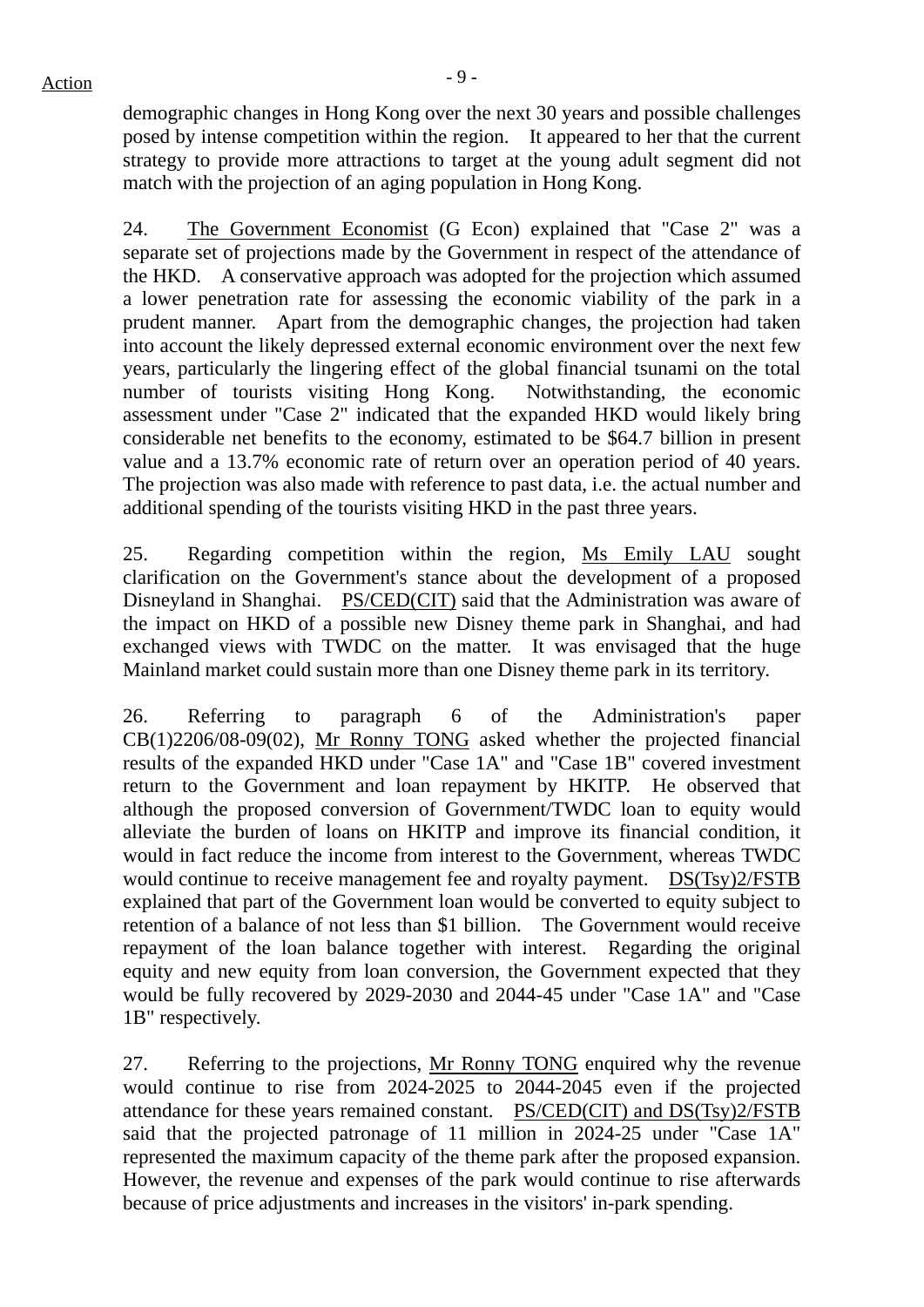28. Mr Abraham SHEK disagreed that the growth in park attendance would come to a halt when reaching 11 million after 2024-2025 in view of the possible extension of the Individual Visit Scheme (IVS) to cover more Mainland provinces and the increasing patronage in future.

29. In reply to Mr Andrew LEUNG, DS(Tsy)2/FSTB advised that the projected revenue for the expanded HKD included income from admission tickets, catering services and proceeds from the sale of merchandise.

30. Addressing Mr Albert CHAN's concerns about the investment return of HKITP, DS(Tsy)2/FSTB advised that the expanded HKD would start to yield operating surplus from 2014-15 after deducting expenses, depreciation and amortization under "Case 1A". He further clarified that under the current agreement, the Government would convert part of the Government loan to equity subject to retention of a balance of not less than \$1 billion, but would not be obliged to put new money into HKD.

## *Management fee*

31. Mr CHAN Kam-lam enquired about the reasons for changing the formula for calculation of the base management fee, and how it compared with the existing formula. PS/CED(CIT) said that in order to encourage HKDML to deliver results in the management of HKD, the Government had obtained TWDC's agreement to revise the formula for calculating the base management fee to link it to HKITP's performance, i.e. to replace the current formula of 2% of gross revenue by 6.5% of EBITDA. She informed members that for the years from 2009-2010 to 2044-2045, on average the effective rate of base management fee payable under both the new and old formulae would be about the same if the park could achieve the business performance projected by TWDC under "Case 1A". Under the more conservative projection in "Case 1B", on average the effective rate of the base management fee payable under the new formula would be about 30% less than that payable under the existing formula. The new arrangements were considered more reasonable. PS/CED(CIT) advised that both TWDC and the Government had studied different options for the calculation of the base management fee during the negotiation, and both sides considered the new formula acceptable, taking into account other terms in the agreement package.

32. Mr Paul CHAN said that when Disneyland Paris encountered financial difficulty back in the years between 1992 and 1994, TWDC had agreed to waive its rights to management fees and royalties for five years, and to slash the management fees from 6% to 1% of the park's revenues and 50% of its original royalties for the subsequent five years starting from 1994. Compared to these arrangements, the proposed new arrangements for the calculation of management fee and payment of royalties for HKD appeared much less favourable to Hong Kong. Mr CHAN pointed out that the Government would pay much more when compared to the existing formula, if the attendance turned out to be better than that projected under "Case 1A". He considered that the base management fee should be calculated on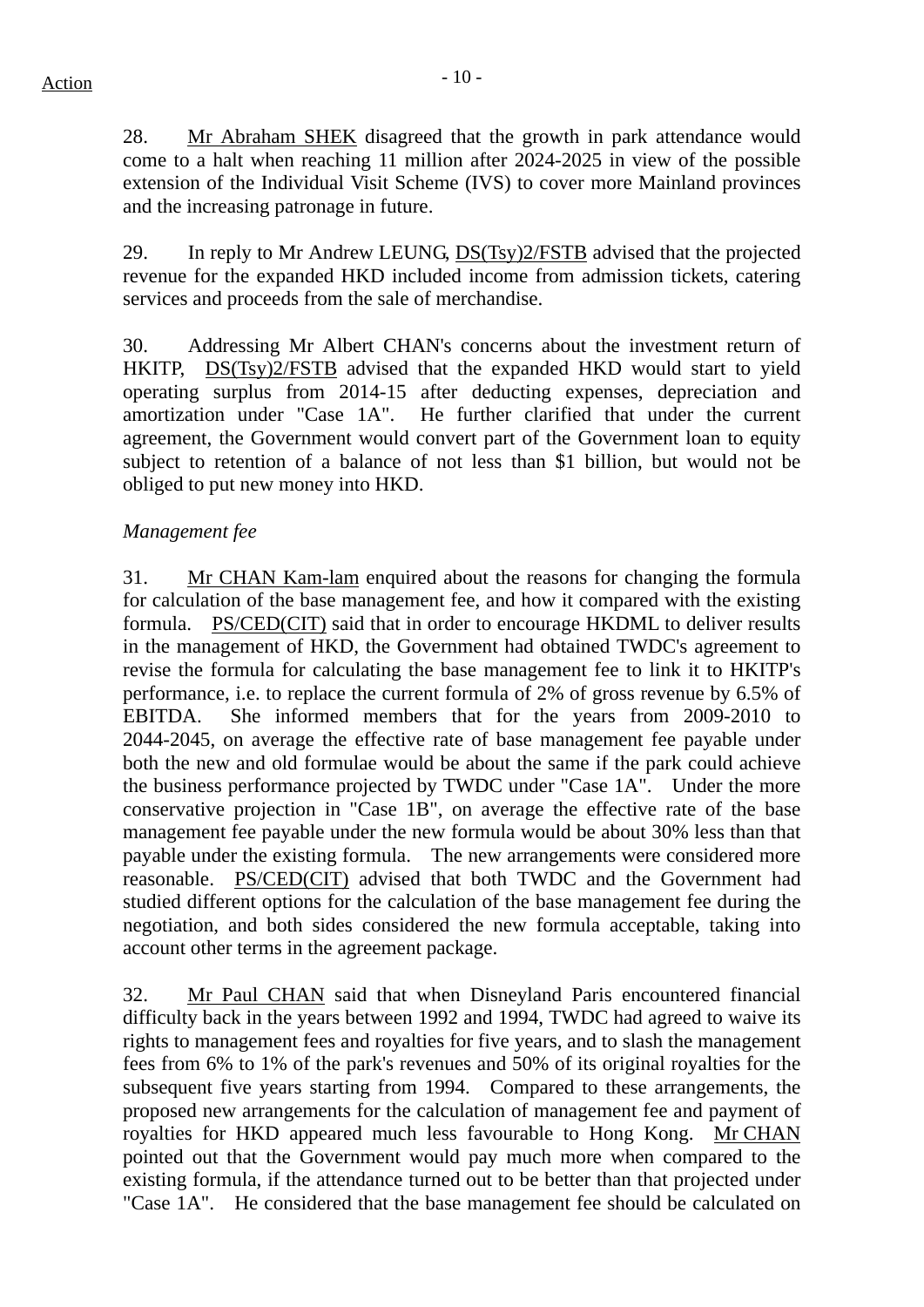the basis of whichever the lower formulae in order to safeguard public interests.

33. Mr Abraham SHEK agreed with Mr Paul CHAN and suggested the Administration discuss with TWDC the feasibility of setting a ceiling for the attendance figure for the calculation of base management fee, so that a rate lower than 6.5% of EBITDA would be used if the attendance exceeded 11 million for the year 2024-2025 and beyond. PS/CED(CIT) advised that the expanded HKD could not accommodate more than 11 million visitors which represented the park's capacility limit. It was therefore not necessary to set a different rate of management fee for a higher level of patronage. Mr SHEK said that he did not agree to such an argument as there would be continuous flow of visitors in and out of the park each day, the total number of which might exceed 11 million.

#### *New themed areas and attractions*

34. Mr Vincent FANG considered that the Administration should have engaged the public in deciding the choice of new themed areas and attractions, in order to provide more attractions with thrill elements to target at the young adult segment. It seemed to him that the three proposed themed areas were rather similar in nature.

35. PS/CED(CIT) responded that the Administration had undergone thorough discussions with TWDC in coming up with the three proposed themed areas, with a view to providing more attractions with thrill rides to suit the taste of young adults. TWDC had also stressed that two of the themed areas ("Grizzly Trail" and "Mystic Point") would be exclusive to HKD amongst Disney theme parks worldwide and the remaining one ("Toy Story Land") would be exclusive amongst Disney theme parks within the Asian region at the time of their respective opening. C for T supplemented that around 40% of the visitors to HKD were young adults in the age group of 18 to 30 but most of the park's existing attractions catered to the interests of children under 10. Hence, there was a need to provide novel and exciting attractions at the park, such as the proposed "Mystic Point" which would feature many novel technological elements.

36. Mrs Regina IP said that many Disney fans were disappointed to note that the "Glacier Peak" was excluded, whereas some of the new attractions, such as those at the "Toy Story Land", did not match with the "Magic Kingdom" image of Walt Disney and lacked 4-D technological elements. These fans also expressed concern that the new attractions were largely outdoor and did not suit the humid weather of Hong Kong. Mrs IP asked if changes could still be made to the design of the themed areas. Miss Tanya CHAN also relayed the strong expectation of Disney fans for the launching of the "Glacier Peak" at HKD.

37. Mr IP Wai-ming opined that exclusivity of the proposed new themed areas might not necessarily guarantee their appeal to visitors. He enquired whether TWDC or the Government had conducted opinion surveys in this regard.

38. PS/CED(CIT) informed members that in proposing the new themed areas, TWDC had conducted market survey to ascertain the preferences of park visitors, in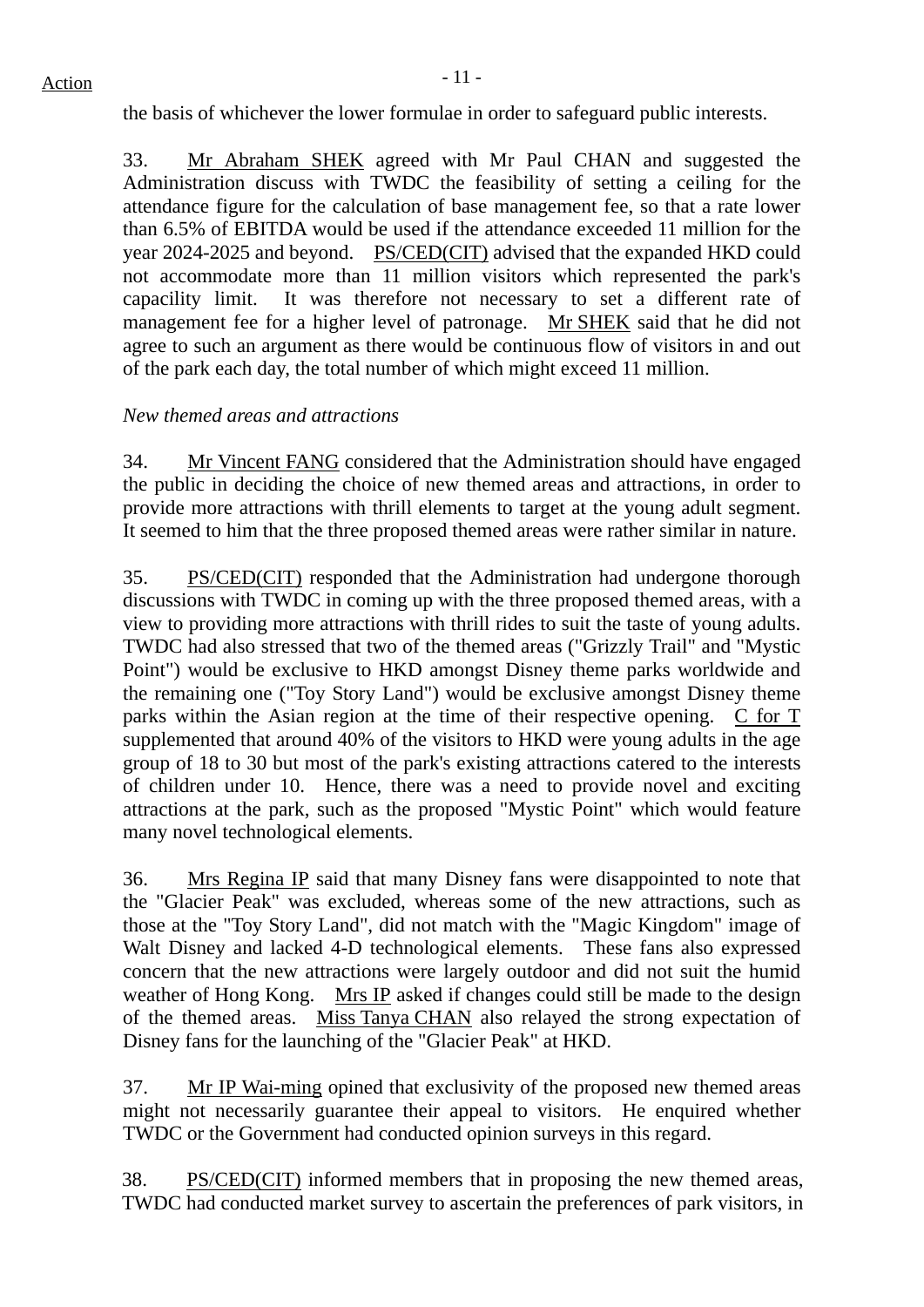particular young adults. Both TWDC and the Government believed that the proposed new attractions would enhance the appeal of HKD, bringing more patronage and revenue to the park. As the "Glacier Peak" originally proposed by TWDC would overlap with similar attractions to be launched at the Ocean Park, the Administration had requested TWDC to replace it by another themed area in order to enhance the uniqueness and diversity of HKD's attractions. As regards 4-D elements, PS/CED(CIT) said that the technology was featured in "Mickey's PhilharMagic" currently shown in HKD. Nevertheless, the Administration would relay members' views on the proposed new themed areas to TWDC.

Admin

39. Miss Tanya CHAN remarked that "Mickey's PhilharMagic" was performance-based and not as interactive as the 4-D attraction "Toy Story Mania". C for T advised that during the negotiation with TWDC, it was learned that the themed attraction "Toy Story Mania" would soon be developed in another Disney theme park in the region. Hence, it was considered appropriate not to repeat the attraction at HKD. PS/CED(CIT) and C for T said that the Administration would ask TWDC to consider introducing more 4-D entertainment in the future expansion of HKD. Mr Abraham SHEK cautioned that in deciding the choice of attractions and entertainment at HKD, the Administration and TWDC had to consider carefully whether the attractions would blend well with the magic image of Disneyland.

40. The Chairman said that the Administration should broaden the base of consultation in determining new themed areas in future, with a view to catering for the culture and interest of the local public. PS/CED(CIT) took note of the suggestion, and assured members that the park management would gauge the views of related sectors and the public as far as practicable.

41. Miss Tanya CHAN enquired about the cost of design and whether it was reasonable and comparable to those incurred for the overseas counterparts. PS/CED(CIT) said that under the expansion project, TWDC estimated that the design fees would cost about \$55 million, a small part of which was the cost for creative design, while the remaining fees were for associated works/facilities. It was her understanding that TWDC also collected such fees for the imagineering works in other Disney resorts but the Administration did not have details of the costs involved. In reply to Mr IP Wai-ming, C for T advised that the cost of creative design and associated works/facilities was in the ratio of around 20% to 80%.

## *Park management and marketing strategy*

42. Ms Emily LAU said that it appeared to her that the Administration and the park management lacked the necessary skills and experience in doing business and improving the operation of HKD, hence members often had to give advice on the project.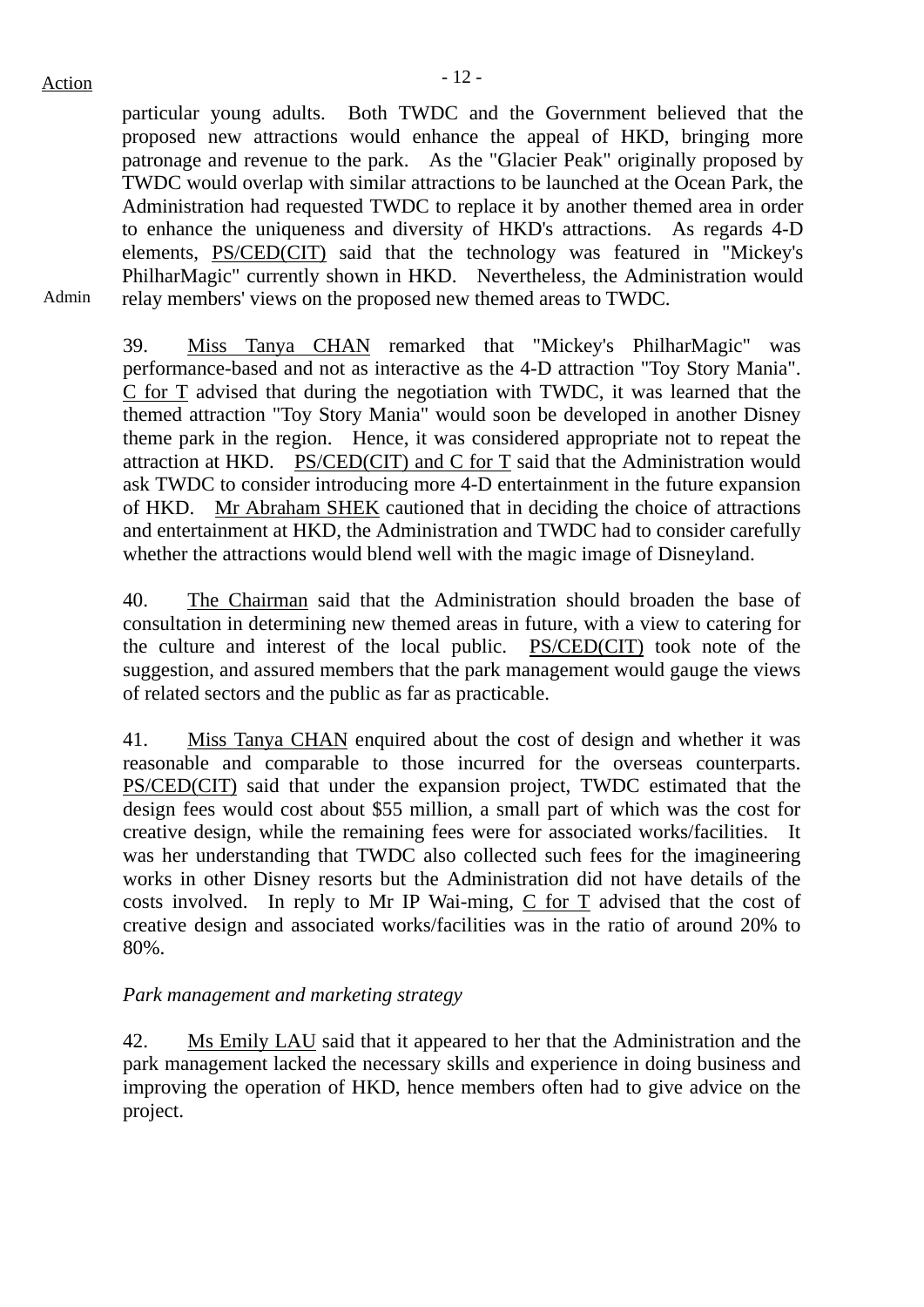43. Mr Vincent FANG recalled that the operation of HKD was unsatisfactory in the first few years as the management had not been able to adapt to the Hong Kong culture and local taste. He considered it more appropriate to appoint renowned and experienced businessmen and managers instead of public officers to the Board of Directors of HKITP. In particular, he suggested inviting experts in financial management to be directors as they could assist in inspecting the accounts of HKITP. Mr Abraham SHEK shared similar views.

44. Mr Paul TSE said that the Administration should appoint independent non-executive directors who could devote more time to attend to the business of HKD and avail themselves for the Board meetings. As HKD was a tourism infrastructure, he advised that the Administration should enlist members of the travel trade, especially those who were familiar with the Mainland market, to serve as directors and give advice to the Board. Mr WONG Ting-kwong shared this view.

45. Ms Starry LEE expressed concern as to how the park management could learn from previous experience and improve its performance. In her view, most Government directors lacked the expertise in commercial operations and financial management. Mr IP Wai-ming also expressed grave concern that the five Government directors might not be able to reflect the concerns of the public and LegCo Members in negotiating for better terms with TWDC.

46. PS/CED(CIT) said that the performance of HKD had shown improvements in the recent years. Currently two renowned business executives, i.e. Mr Philip CHEN (Deputy Chairman of Cathay Pacific Airways and former Chairman of the Board of Ocean Park Corporation) and Mr Payson CHA (Chairman of Asia Television Limited) were appointed to the HKITP Board as independent non-executive directors to assist the Board in monitoring the park's operation. The Board currently held its meetings on a quarterly basis and the two independent non-executive directors had all along participated actively in these meetings. They had also from time to time exchanged views and suggestions informally with other Board members and the Administration outside the meetings. She assured members that the Government directors had strived to protect the interests of HKD and the public. For instance, as a result of the efforts of the Government directors, TWDC had agreed to waive the management fees and defer the payment of royalties for two years (i.e. 2007-2008 and 2008-2009). In addition, C for T, being one of the Government directors in the Board, would closely liaise with the management company on the operation of HKD. Besides, the Administration would provide an update on the operation of HKD to the Panel on an annual basis.

47. Referring to the relatively better attendance performance of the Disney theme parks in Tokyo and Paris and other theme parks in the Mainland, Mr Albert CHAN said that the Administration should analyze the problems in the operation of HKD to work out measures to boost patronage of the park. PS/CED(CIT) said that the Disney theme parks in Paris and Tokyo had been in operation for 17 and 26 years respectively whereas HKD had only been opened for some 4 years, hence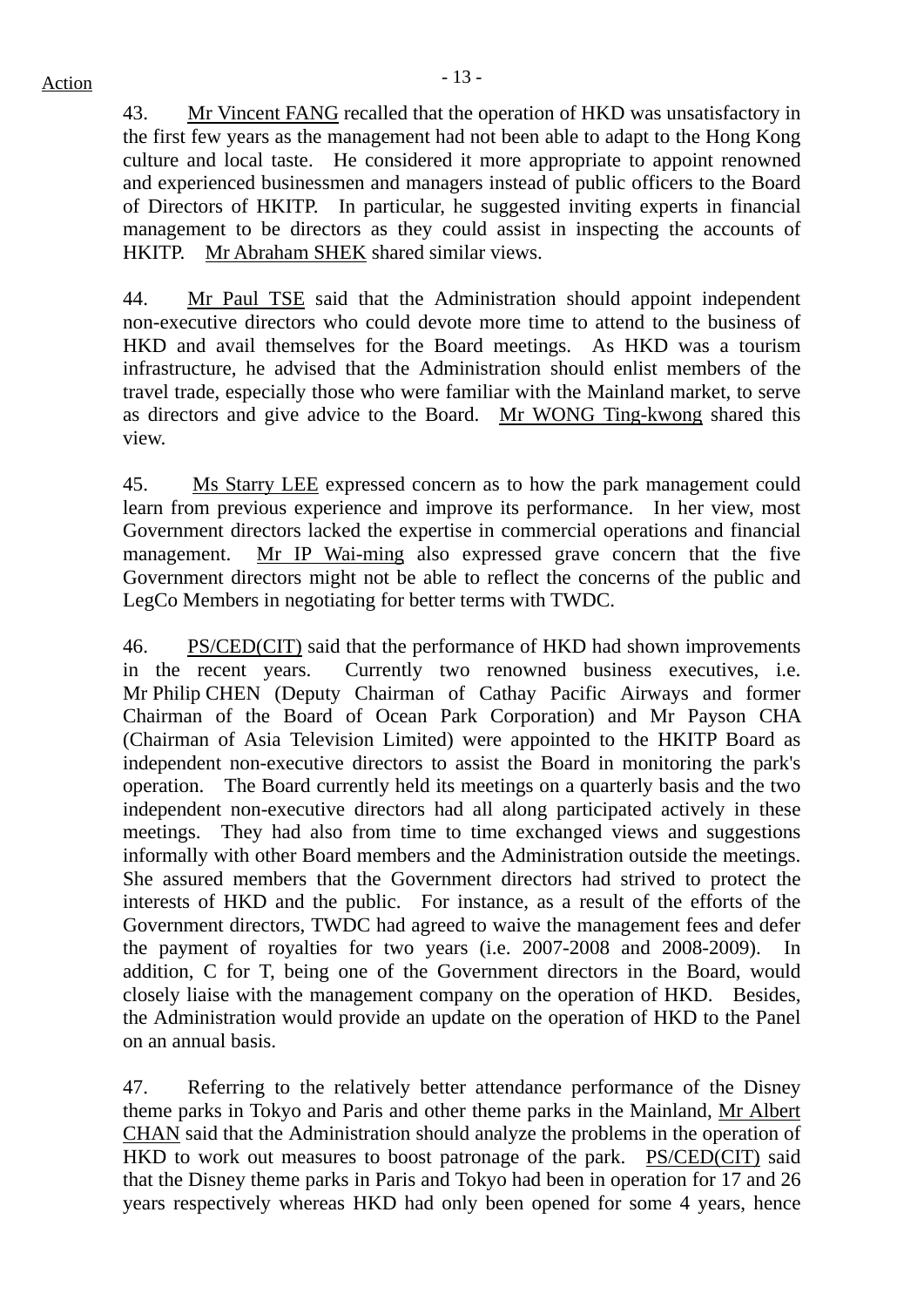HKD should not be compared directly with the other two parks. She advised that the management company would continue to boost the patronage of HKD, especially to capture the vast Mainland market.

48. Mr Paul CHAN said that the Tokyo Disneyland had performed financially better even though it was privately owned and managed by a Japanese company (i.e. Oriental Land), whereas Disneyland Paris, which was managed by TWDC, was still operating with cumulative deficits as at end 2008. Mr CHAN enquired whether there was any escape clause under the existing agreement with regard to the right of management by TWDC. Mr Abraham SHEK said that an exit provision should have been made such that both parties would be able to review the management mode after a certain period of operation. PS/CED(CIT) said that arrangement pertaining to the management of HKD was laid down in the existing agreement without the inclusion of a break clause.

49. Ms Miriam LAU pointed out that other Disney theme parks had experienced financial difficulties in their early years of operation but had picked up business after implementing appropriate marketing strategies. For instance, Euro Disney, which was opened in 1992, had started to make profits after 1995. The name of the park was changed to Disneyland Paris in 1994 because the name of Paris had a connotation of romance and magic, which was considered closer to the image that Walt Disney wished to project. She suggested the Administration consider changing the name of HKD to make it more attractive. PS/CED(CIT) said that HKITP would focus its efforts on the expansion project after the financial proposal was approved. There was no plan at this stage to change the name of HKD.

50. Ms Miriam LAU said that it was crucial to devise a new business plan to complement the expansion project. She asked whether the Administration was involved in drawing up a new business plan. To step up promotion of HKD, she suggested strengthening collaboration with travel agents and exploring the feasibility of developing a downtown Disneyland. Mr Abraham SHEK also enquired about the business plan of HKD.

51. PS/CED(CIT) informed members that the Administration was involved in formulating HKD's business plan through the Government directors in the Board of Directors of HKITP. She assured members that the park management would step up marketing efforts during and after the park expansion to boost attendance, and suggestions from members were welcomed. Where appropriate, the Administration would take forward initiatives to enhance the appeal of HKD, such as making use of the Phase 2 site for short-term use and better utilization of the Inspiration Lake to achieve synergies.

52. Mr WONG Ting-kwong remarked that the HKD had suffered setback in the early years of operation as its Pan-American characteristics and management were incompatible with the local culture, and generated negative sentiment among the public. While improvement had been made to include more local people in the management team, Mr WONG considered that more initiatives should be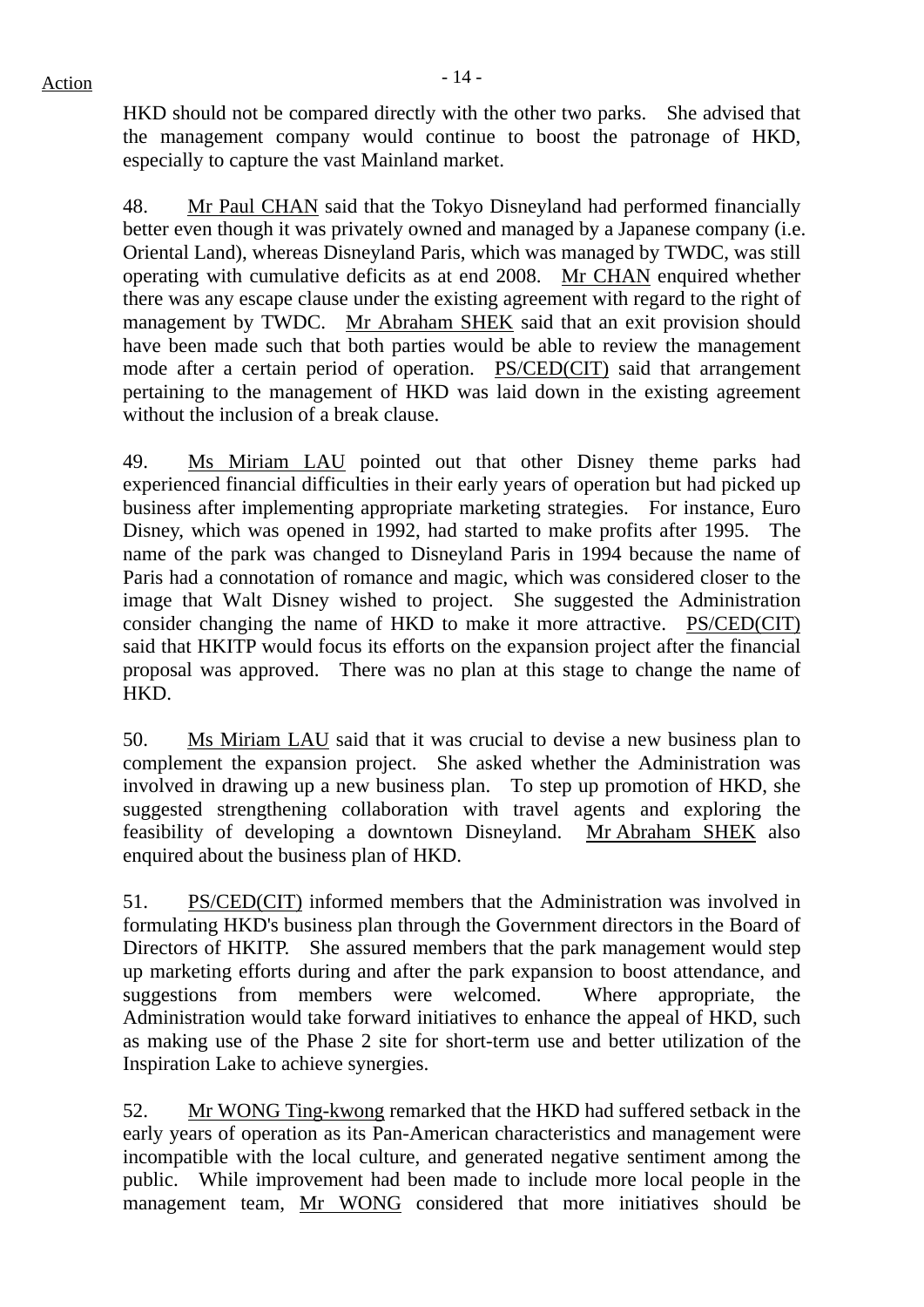undertaken to complement the expansion project. Examples included developing the land adjacent to HKD, imparting more elements of the local culture to the park, strengthening collaboration with the travel trade and devising more flexible marketing and pricing strategies. Ms Emily LAU urged that the park management should facilitate visitors on the booking of hotels at HKD by extending the sales channel to travel agents.

53. PS/CED(CIT) said that the park management had been stepping up collaboration with the travel agents, including those in the Mainland, and would continue in this direction. She highlighted the efforts made by HKD to enrich visitors' experience at the park by infusing more cultural and festive elements in launching special programmes. The park management would continue to gauge public feedback on the operation of HKD and where appropriate, organize public forums in this regard.

54. Ms Cyd HO suggested that the Administration should provide more facilitation measures for visa applications to facilitate Mainland tourists to visit Hong Kong and HKD. PS/CED(CIT) and C for T apprised members that the Mainland was an important visitor source market for HKD and tourism-related measures under the "Mainland and Hong Kong Closer Economic Partnership Arrangement" (CEPA) were put in place to boost tourism, in particular the introduction of a one-year multiple-entry IVS endorsement for eligible Shenzhen permanent residents to visit Hong Kong and more than 180 000 Mainland visitors had visited Hong Kong under this arrangement in the two months since its introduction. The pilot scheme for Mainland-authorized Hong Kong travel agents to organize group tours for non-Guangdong residents in Shenzhen to visit Hong Kong had also helped attract more patronage to the park from the Mainland as the itinerary of these group tours included HKD and other tourist attractions.

55. Addressing Ms Cyd HO's suggestion of enhancing the accessibility of HKD through the provision of different transport infrastructures and enhancing the use of the existing pier in the vicinity of HKD, C for T said that HKDML had been liaising with different parties to explore measures that would bring greater convenience to visitors travelling to the park. For instance, it had been looking into the possibility of ferry transport to link up HKD with the Noah's Ark in Ma Wan and developing a ferry route to specially cater for the needs of the Discovery Bay residents in visiting HKD. It also made use of the pier for its MICE (i.e. Meetings, Incentives, Conventions and Exhibitions) programmes. Ms HO opined that the park management should also explore with the Star Ferry Company Limited other initiatives to utilize the existing pier more effectively.

## *Land use*

56. Mr Ronny TONG noted that the site immediately to the east of Phase 1 Site was reserved for Phase 2 development of HKD. In view of the development of a proposed Disney theme park in Shanghai, he doubted whether TWDC would make further investment in HKD and take forward the Phase 2 expansion. He enquired whether the Administration would consider deploying the land for the development